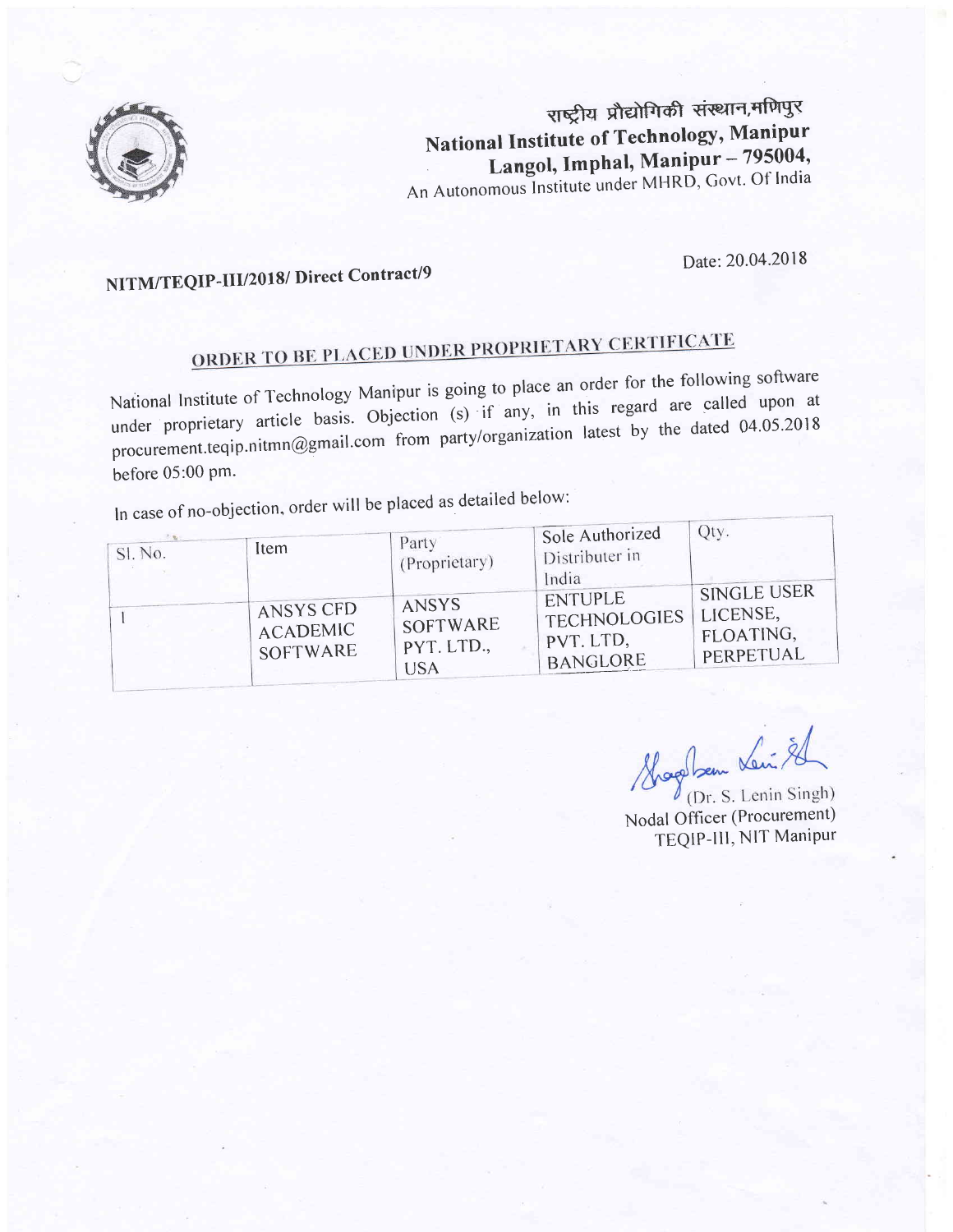## Item Name: ANSYS Academic Research CFD

## **Specifications:**

| <b>ANSYS Design Space capability</b>                      |
|-----------------------------------------------------------|
| ANSYS CFX Full Capability Solver                          |
| <b>ANSYS FLUENT</b>                                       |
| ANSYS FLUENT Population Balance Module                    |
| <b>ANSYS</b> Icepack                                      |
| CFX-Pre                                                   |
| CFD-Post                                                  |
| FLUENT Prep & Post                                        |
| <b>ICEM CFD Meshing</b>                                   |
| ICEM output interfaces for ANSYS, CFX, FLUENT             |
| Workbench Schematic (Project Page)                        |
| <b>ANSYS Design Modeler</b>                               |
| Resources (Engineering Data)                              |
| ANSYS Meshing Application (WB) - CFX-Mesh                 |
| Parameters (DX, including DXVT & VT at the element level) |
| Remote Solver Manager                                     |
| Built in 16 Parallel processor's/cores                    |
| General Purpose GPU for ANSYS Mechanical solver           |
| <b>EKM Desktop</b>                                        |
| Academic screen logo                                      |
|                                                           |

Dept 2178

02/2018.

Baltimelden Prai.